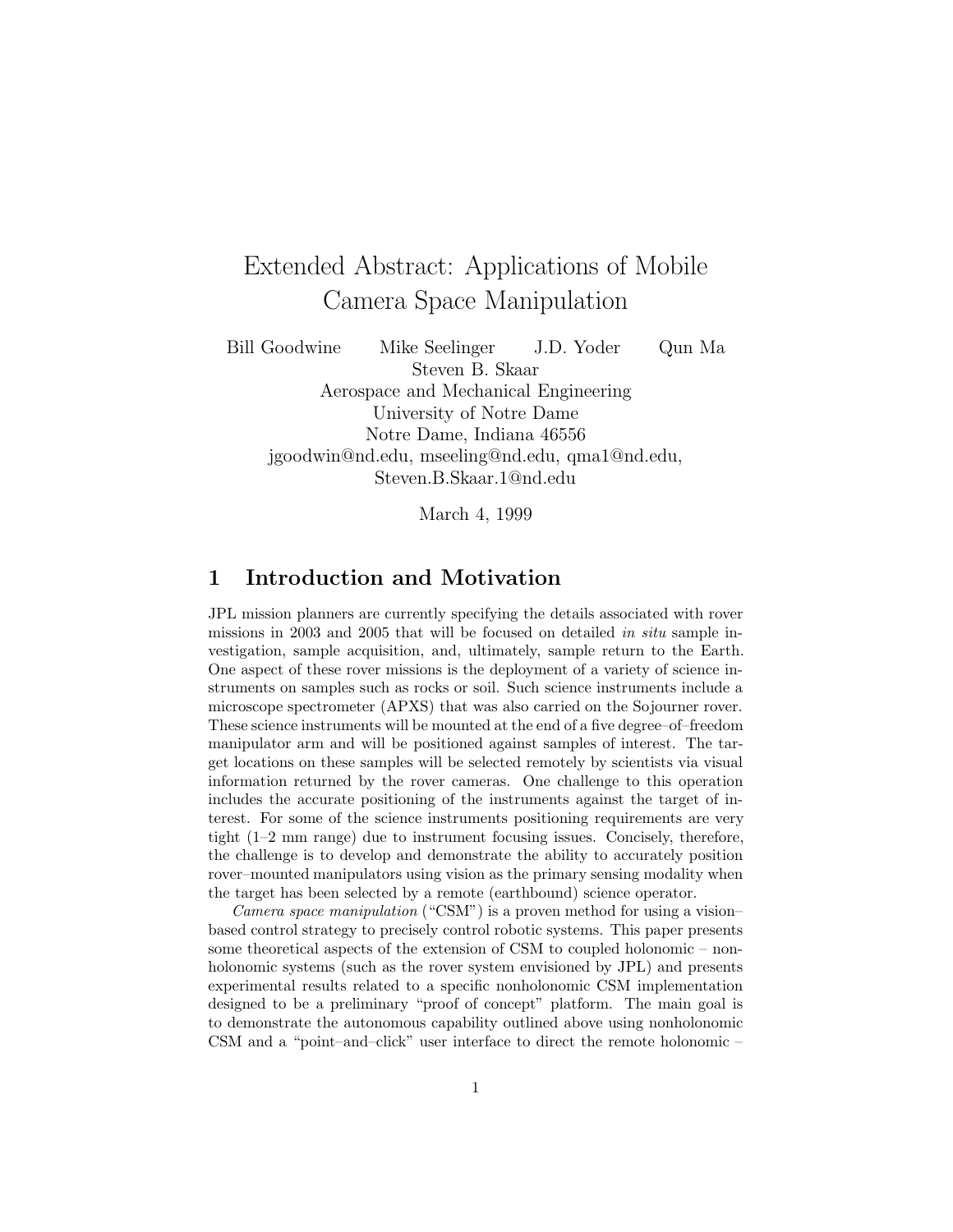nonholonomic system to engage a target with repeatable precision. The main results presented have been supported by a JPL Phase I SBIR grant. A Phase II SBIR grant has been awarded, and currently continues to support this research effort.

The primary difficulties with extending CSM to nonholonomic systems are two–fold. First, unlike its usual implementation [18, 19, 20], the class of nonholonomic systems we consider here has the cameras mounted on–board a mobile robot. In this scenario, a desired target location for the end effector does not remain fixed in camera space. This is in contrast to the holonomic case in which the cameras are fixed relative to the desired target point. Second, nonholonomic systems in general are more difficult from a control theoretic point of view than holonomic systems, and this characteristic carries over to the CSM context as well.

### **2 System Details**

The simple experimental platform used to demonstrate the capability outlined in this paper is illustrated in Figure 1. Currently, a one degree–of–freedom arm is mounted on a mobile base along with two cameras. "Target" data are obtained either from a predetermined "cue" or by use of a remote, fixed laser pointer. The latter is particularly amenable to remote "point–and–click" teleoperation outlined subsequently.

The physical parameters appearing in the equations of motion of the system are illustrated in Figure 2. Referring to the figure,  $\theta_1$  and  $\theta_2$  represent the wheel rotations, and  $\omega_1$  and  $\omega_2$  represent their derivatives with respect to time, R is the radius of the wheels and b is half the distance between the two wheels.

In CSM, the primary objective is to superimpose the end effector (point "A") of the robot and a specified target location (point "B") simultaneously in two cameras, which guarantees coincidence of the end effector and target point in three dimensional space. Therefore, the kinematics of the system must be formulated in a way that specifies the response of target point  $B$  relative to the reference frame of the vehicle to which the cameras are attached, and are given by

$$
\frac{dx_B}{dt} = -\frac{R(\omega_1 + \omega_2)}{2} + \frac{y_B R(\omega_2 - \omega_1)}{2b} = g_1(x_B, y_B)
$$
  

$$
\frac{dy_B}{dt} = -\frac{x_B R(\omega_2 - \omega_1)}{2} = g_2(x_B, y_B)
$$

where  $(x_B, y_b)$  are the camera space coordinates of the target point, B in one of the cameras.

The stochastic form of these differential equations is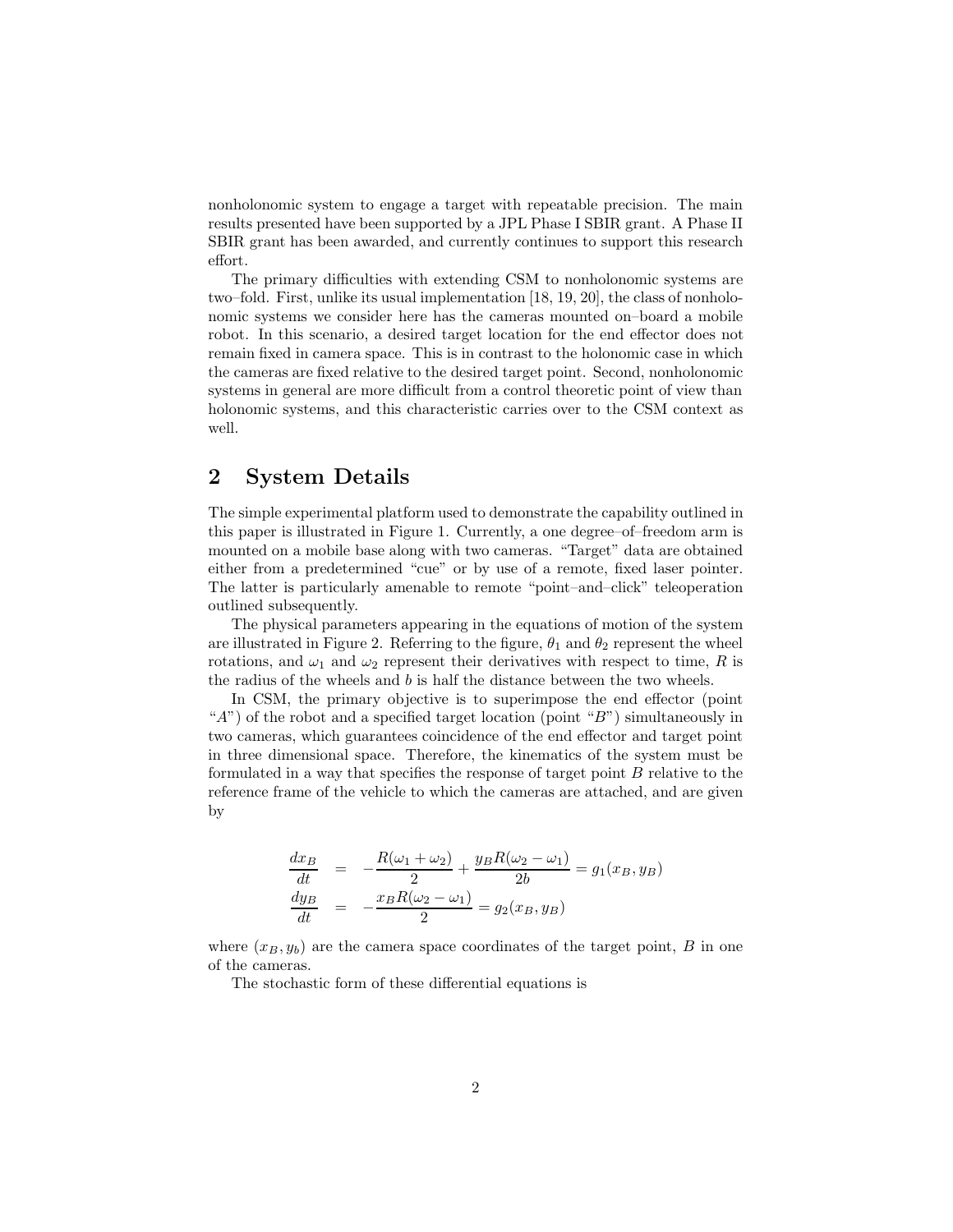

**Figure 1.** Holonomic–Nonholonomic CSM Experimental Platform.

$$
\frac{dx_B}{dt} = -\frac{R(\omega_1 + \omega_2)}{2} + \frac{y_B R(\omega_2 - \omega_1)}{2b} + w_1(t) = g_1(x_B, y_B) + w_1(t)
$$
\n
$$
\frac{dy_B}{dt} = -\frac{x_B R(\omega_2 - \omega_1)}{2} + w_2(t) = g_2(x_B, y_B) + w_2(t)
$$

where  $[Q] = E[w(t)w(t)^T]$ .

Note that, as the terrain's unmodeled variability increases, the diagonal elements of [Q] should increase. Considering the purely kinematic nature of the above equations of motion, time "t" is not the best choice of independent variable. One reason for this lies with the unreasonable effect that, even as the vehicle remains stationary ( $\omega_1 = \omega_2 = 0$ ), the diagonal elements of [P] would generally grow. Much more reasonable would be a growth of uncertainty with "distance traveled". Toward this end, we recast the governing equations using "a" rather than "t" as the independent variable, where  $\dot{a} = \frac{\dot{\theta}_1 + \dot{\theta}_2}{2}$ . Thus

$$
\frac{d(\cdot)}{dt} = \frac{d(\cdot)}{d\alpha} \frac{d\alpha}{dt}
$$

$$
\frac{d\alpha}{dt} = \frac{v}{R} = \frac{\omega_1 + \omega_2}{2}
$$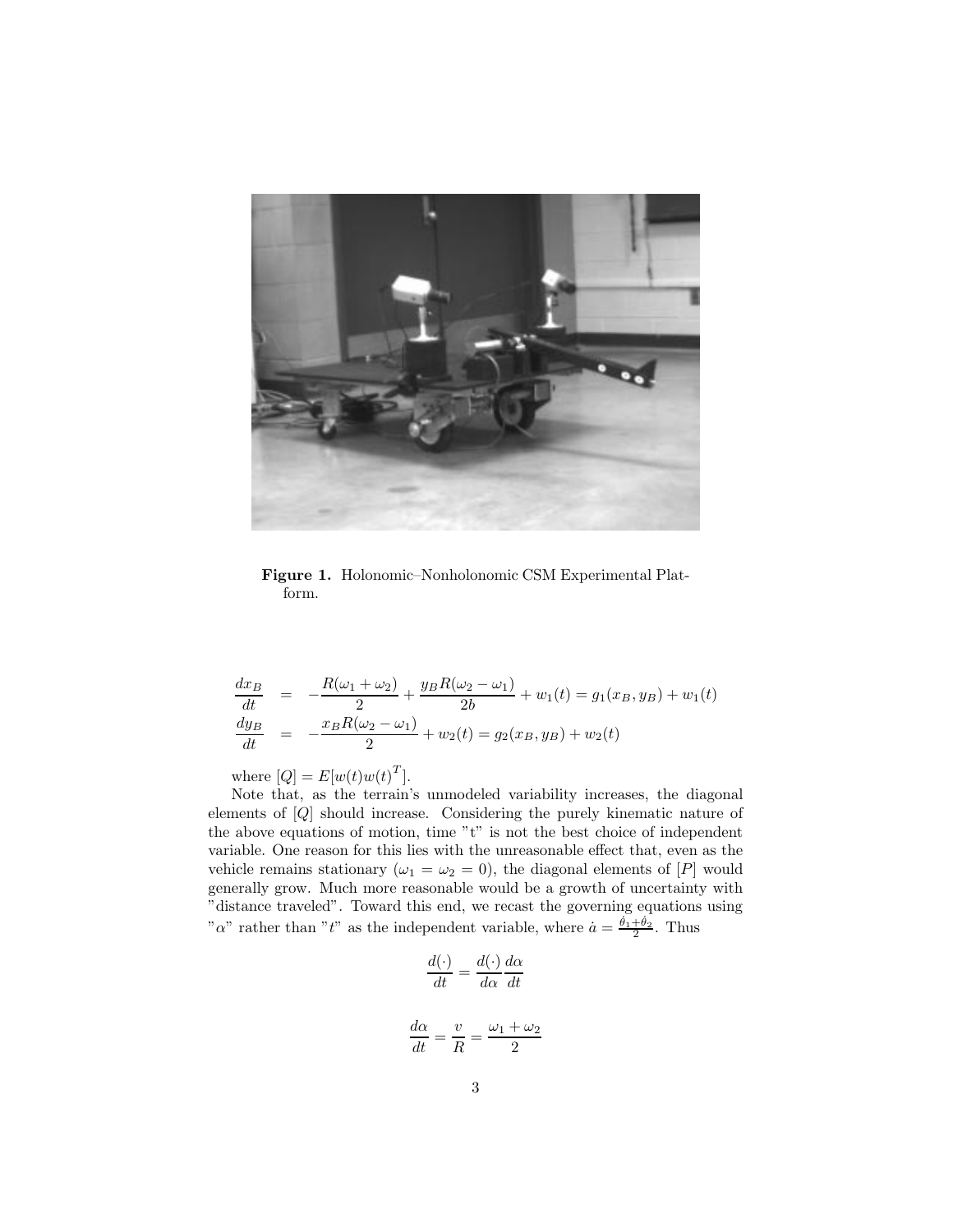

**Figure 2.** Physical parameters for holonomic–nonholonomic system.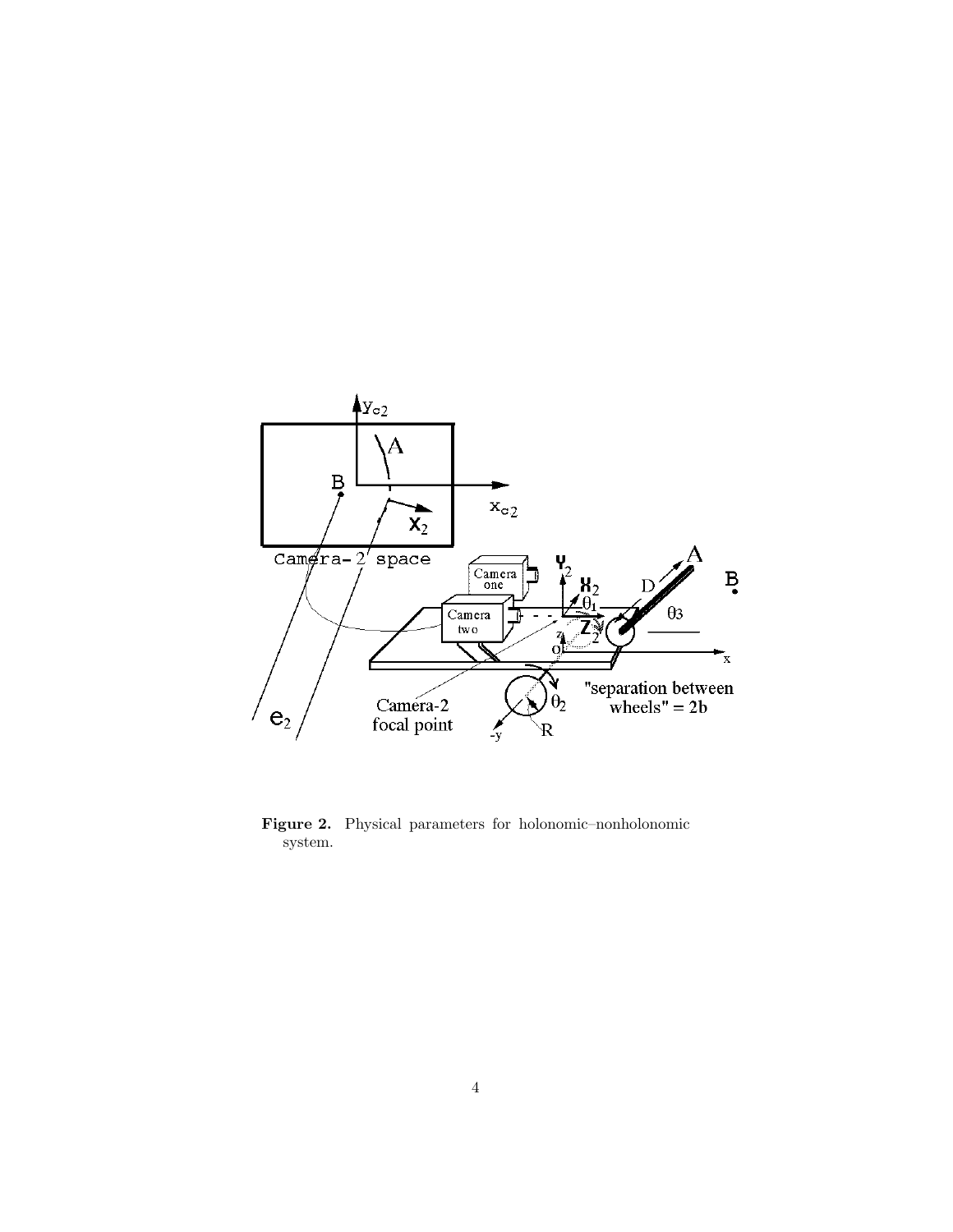where v is the speed of the point of the cart located at the midpoint between the two wheels.

The stochastic state equations become:

$$
\frac{dx_B}{dt} = -\frac{R(\omega_1 + \omega_2)}{2} + \frac{y_B R(\omega_2 - \omega_1)}{2b} + w_1(t) = g_1(xB, yB) + w_1(t)
$$
  
\n
$$
\frac{dy_B}{dt} = -\frac{x_B R(\omega_2 - \omega_1)}{2} + w_2(t) = g_2(xB, yB) + w_2(t).
$$

CSM is distinct from servoing vision based robot control techniques in that it is fundamentally open–loop. A nominal trajectory is determined, which can be updated as new information from visual signals is obtained. It is important to emphasize the nature of "updated" information (occurring at discreet points in time) as opposed to a continuous feedback signal required for servoing. In CSM, robustness is obtained by means of appropriate estimation and filtering techniques that compensate for model uncertainty (including, among other things, shortcomings of idealized camera models). CSM is particularly suited for nonholonomic systems because of the limitation of feedback control for certain classes of nonholonomic systems. In fact, as shown by Brockett [2], for classes of systems (including cart–like robots), there **does not exist a smooth feedback law which asympotitically stabilizes the system to an equilibrium point.** As such, servoing techniques would have to resort to "time–varying" techniques, which generally result in oscillatory solutions for nonholonomic systems. In contrast, the open–loop nature of CSM is perfectly amenable to nonholonomic problems in that the trajectory for the system can be determined either by optimal control techniques or other simple open–loop path generation techniques.

Briefly, the control algorithm is as follows. Initially, the target location is determined in both cameras (either by use of some visual cue or a laser spot controlled by the point–and-click user interface discussed subsequently). Robustness in CSM is a result of estimating a particular set of parameters relating, in part, to the camera model for the system. Using the current estimates for these camera parameters (which may contain significant error), an estimation of the location of the target point in physical space is computed, and a trajectory for the cart to follow is computed, either via optimal control or a simple polynomial trajectory planner. As subsequent images are acquired, the estimation parameters are updated using the new information and an appropriate weighting method, and the target location in space is recomputed, along with an updated trajectory. This process is repeated until the end effector successfully engages the target location.

Using the above control methodolgy, on flat terrain the cart is currently able to repeatedly engage the target location within the  $1 - -2$  mm accuracy desired by JPL. A typical engagement is illustrated in Figure 3, where the target location was in the center of the circular "cue." For scale reference, the manipulator arm has a square cross section with one inch sides.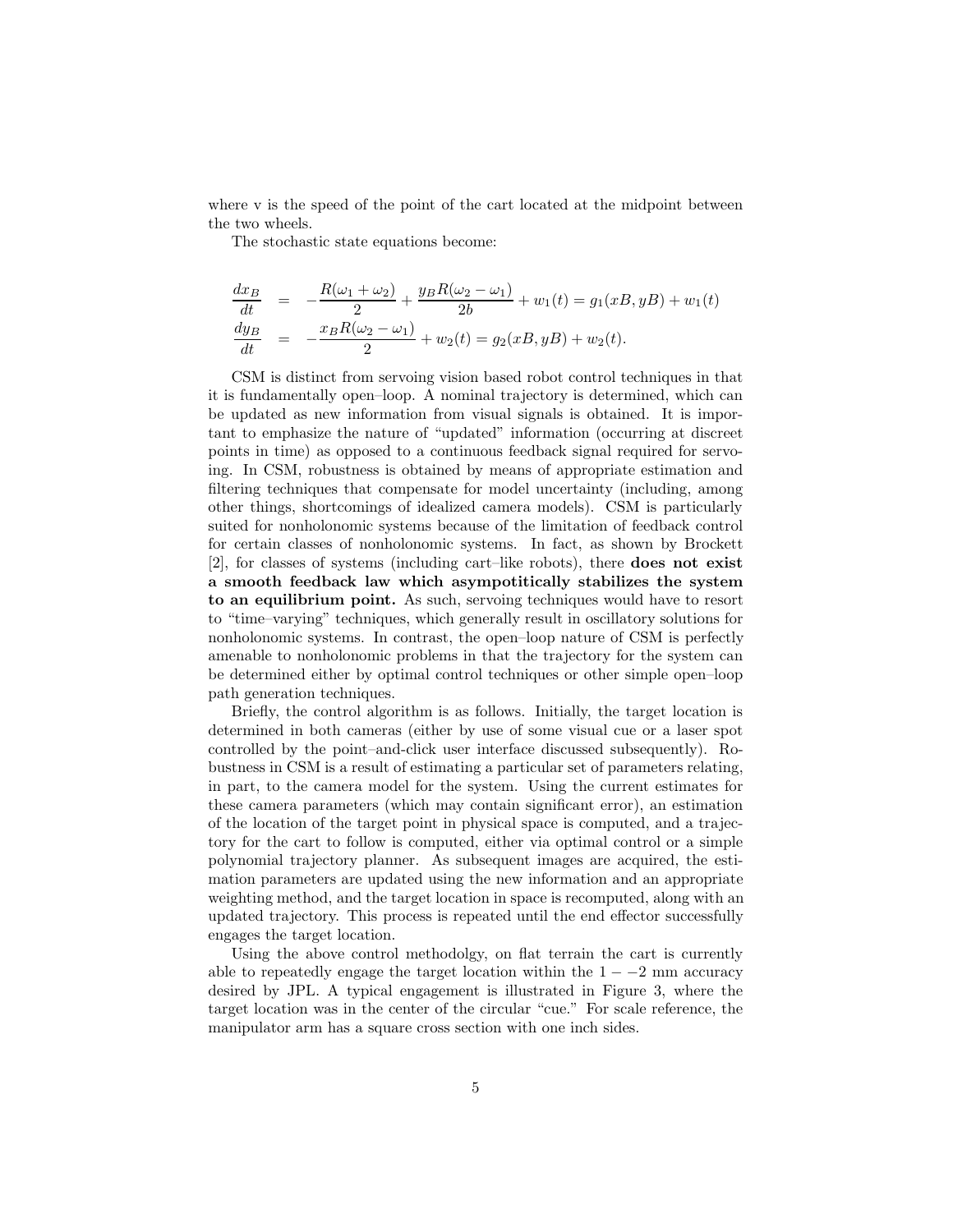

**Figure 3.** Typical engagement accuracy.

#### **3 User Interface**

It is important to produce a strategy for the basic Graphical–User–Interface (GUI) "point–and–click" capability. This basic capability entails presentation of the camera's image to the user on the monitor, followed by user selection of the particular pixel that represents the desired physical target for our pointer. As we have discussed, it will be important to leave an icon on the monitor, superimposed onto an image of the scene, indicating the camera–space location of the selected juncture. It will also be important to be able to read in, automatically, to the controlling program, the pixel address  $(x_c, y_c)$  of the selected target.

With the surface points of interest selected in the selection camera, a separate laser–pointer–bearing pan/tilt unit is actuated in such a way as to create laser– spot locations on or near the prescribed locations in two–dimensional selection– camera space. This is accomplished in any of a variety of ways; however it generally involves adaptive identification and use of the two–by–two Jacobian matrix of partial sensitivities of increments in camera–space spot–center coordinates to increments in pan/tilt angular coordinates. With adequate convergence of the laser–spot center onto each selection–camera point, the CSM cameras likewise detect the corresponding spot centers in their own camera–spaces thereby permitting a local mapping from selection–camera space into CSM–camera space. The current implementation has the laser pointer mounted on a fixed pan/tilt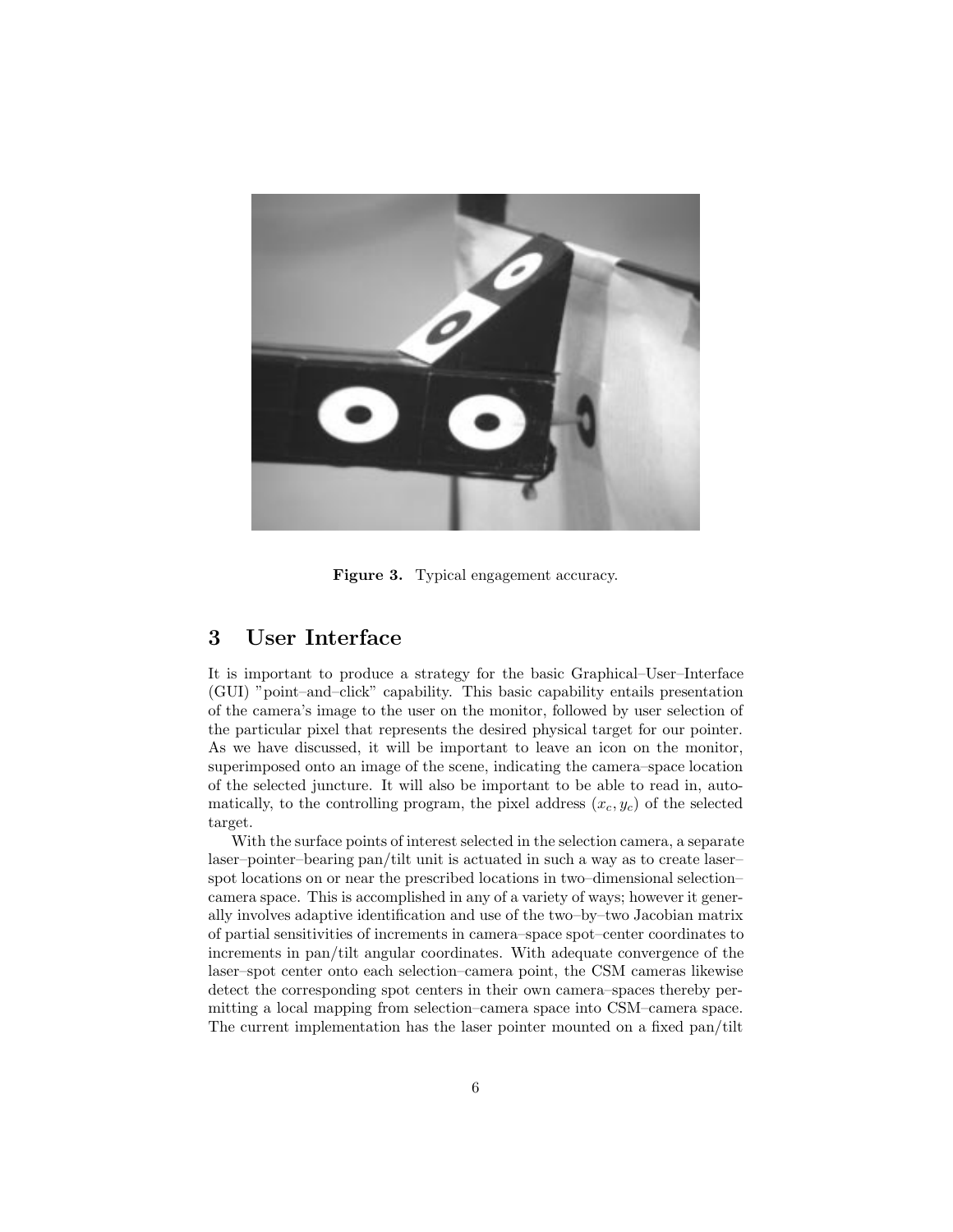unit separate from the cart. We intend to add the laser pointer to the cart so that it moves with it in a subsequent embodiment of the system.

## **4 Other Potential Application**

Although extraterrestrial rovers are a primary motivation of this research, the means of control described in this paper has broad application to most mixed holonomic–nonholonomic autonomous systems. Examples of potential applications include:

- automated forklifts, where a remote user can specify by simply pointing and clicking on an appropriate image, the pallet or other object for the forklift to engage;
- mining robots, where the location of the robot to remove material can be specified remotely by a supervisor;
- earth moving, construction and demolition robots, again, where points of engagement for the robot can be specified remotely via a vision system;
- etc.

Clearly, the "substance" of this technology that allows for a "one–time" specification of the target location, followed by autonomous, dextrous action by the robot lies with the theoretical aspects of CSM. Full details of this control methodology, including contrasts with visual servoing and calibration methods for vision–based robotic control, can be found in references [17, 1, 3, 21, 4, 6, 5, 11, 12, 16, 18, 19, 20, 22, 15, 8, 9, 7, 10, 13, 14].

#### **References**

- [1] R. Bernhardt and S. L. Albright. Robot Calibration. Chapman and Hall, London, 1993.
- [2] R. W. Brockett. Asymptotic stability and feedback stabilization. In R. W. Brockett, R. S. Millman, and H. J. Sussmann, editors, Differential Geometric Control Theory, pages 181–191. Birkhauser, 1983.
- [3] F. Chaumette, P. Rives, and B. Espiau. Classification and realization of the different vision based tasks. In K. Hashimoto, editor, Visual Servoing, pages 257–284. World Scientific, 1993.
- [4] P.I. Corke. Video–rate robot visual servoing. In K. Hashimoto, editor, Visual Servoing, pages 257–284. World Scientific, 1993.
- [5] J. T. Feddema, C. S. G. Lee, and O. R. Mitchell. Feature–based visual servoing of robotic systems. In K. Hashimoto, editor, Visual Servoing, pages 105–138. World Scientific, 1993.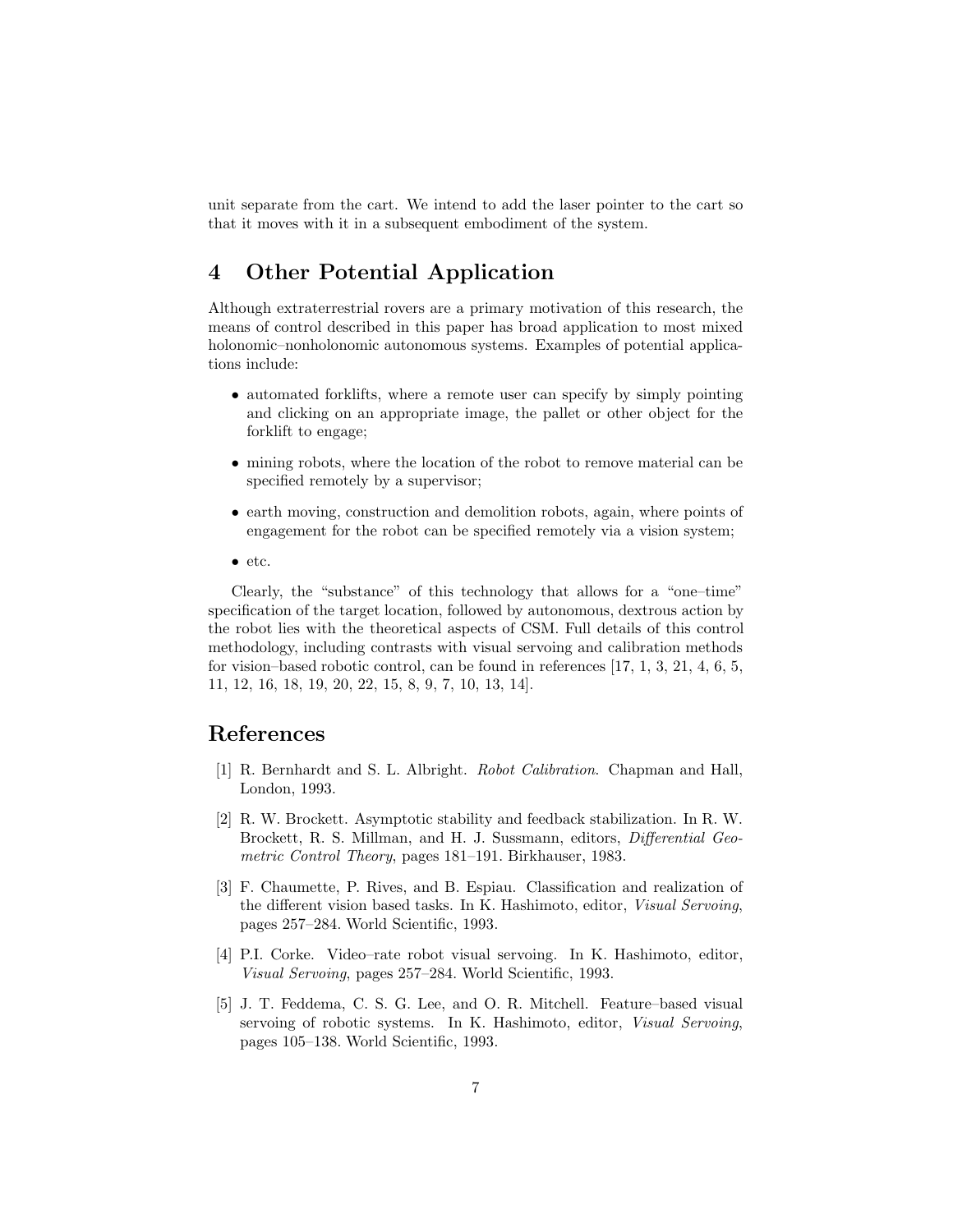- [6] J. T. Feddema and O. R. Mitchell. Vision–guided visual servoing with feature–based trajectory generation. IEEE Transactions on Robotics and Automation, 5(5):691–700, 1989.
- [7] E. Gonzalez-Galvan, M. Seeliner, J. D. Yoder, E. Baumgartner, and S. B. Skaar. Control of construction robots using camera–space manipulation. In L. A. Demsetz, editor, Robotics for Challenging Environments, Proc. of RCE II, pages 57–63, 1996.
- [8] E. Gonzalez-Galvan and S. B. Skaar. Servoable cameras for three– dimensional positioning with camera–space manipulation. In *Proceedings* IASTED Robotics and Manufacturing, pages 260–265, 1995.
- [9] E. J. Gonzalez-Galvan and S. B. Skaar. Efficient camera–space manipulation using moments. In Proceedings of the IEEE International Conference on Robotics and Automation, pages 3407–3412, 1996.
- [10] E. J. Gonzalez-Galvan, S. B. Skaar, U. A. Korde, and W. Z. Chen. Application of a precision enhancing measure in 3–d rigid–body positioning using camera–space manipulation. International Journal of Robotics Research, 16(2):240–257, 1997.
- [11] K. Hashimoto. *Visual Servoing*. World Scientific, Singapore, 1993.
- [12] W. Jang, K. Kim, M. Chung, and Z. Bien. Concepts of augmented image space and transformed feature space for efficient visual servoing of an "eye– in–hand" robot. Robotica, 9:203–212, 1991.
- [13] U. A. Korde, E. Gonzalez-Galvan, and S. B. Skaar. Three–dimensional camera–space manipulation using servoable cameras. In Proceedings Intelligent Robots and Computer Vision, pages 658–667. SPIE, 1992.
- [14] R. K. Miller, D. G. Stewart, H. Brockman, and S. B. Skaar. A camera space control system for an automated forklift. IEEE Transactions on Robotics and Automation, 10(5):710–716, October 1994.
- [15] B. W. Mooring, Z. S. Roth, and M. Driels. Fundamentals of Manipulator Calibration. John Wiley and Sons, New York, 1991.
- [16] B. Nelson, N. P. Papanikolopoulos, and P. K. Khosla. Visual servoing for robotic assembly. In K. Hashimoto, editor, Visual Servoing, pages 139–164. World Scientific, 1993.
- [17] G. V. Puskorius and L. A. Feldkamp. Global calibration of a robot/vision system. In Proceedings of the IEEE International Conference on Robotics and Automation, pages 190–195, 1987.
- [18] S. B. Skaar, W. H. Brockman, and R. Hanson. Camera space manipulation. International Journal of Robotics Research, 6(4):20–32, 1987.